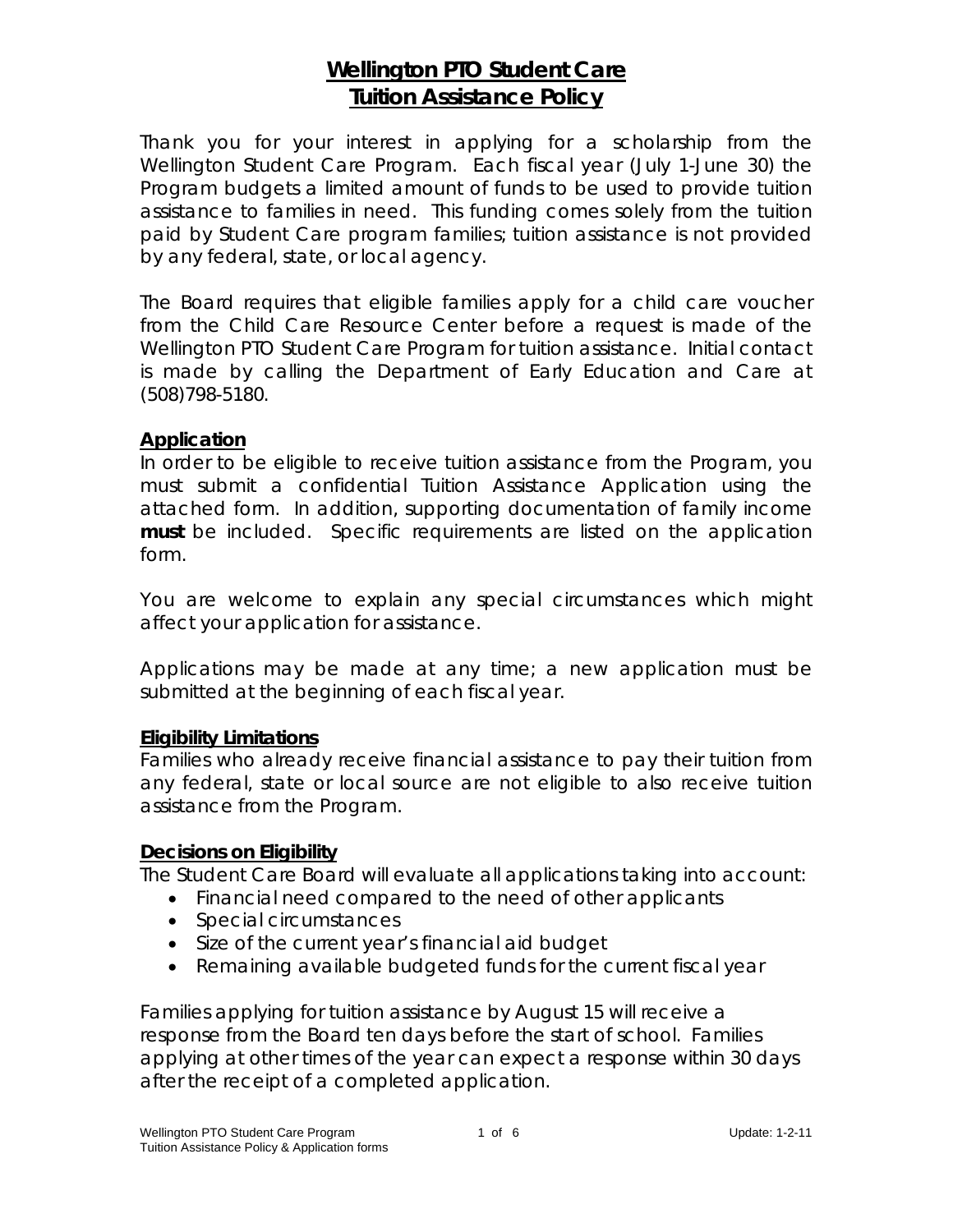## **Wellington PTO Student Care Financial Aid Application**

**School Year** 

To receive financial aid from the Student Care Program, you must complete the attached financial aid application. **Incomplete applications will be returned and will not be considered until resubmitted with all required information.** You may be asked to provide additional information to show continued eligibility during the school year.

#### **GENERAL INFORMATION**

*(Please print clearly)* 

| Circle program for which you would like to request a scholarship: |                                                     |             |       |                                                                                           |       |  |  |
|-------------------------------------------------------------------|-----------------------------------------------------|-------------|-------|-------------------------------------------------------------------------------------------|-------|--|--|
| Morning Care:                                                     |                                                     | 5-day 4-day | 3-day | 2-day                                                                                     | 1-day |  |  |
| After Care:                                                       | 5-day                                               | 4-day       | 3-day | 2-day                                                                                     | 1-day |  |  |
|                                                                   | Parent/Guardian                                     |             |       | Parent/Guardian                                                                           |       |  |  |
| Name:                                                             |                                                     |             |       |                                                                                           |       |  |  |
| Address:                                                          | <u> 1989 - Johann Barbara, martxa alemaniar a</u>   |             |       |                                                                                           |       |  |  |
|                                                                   | <u> 1989 - Johann Barn, mars et al. (b. 1989)</u>   |             |       | the control of the control of the control of the control of the control of the control of |       |  |  |
|                                                                   |                                                     |             |       |                                                                                           |       |  |  |
|                                                                   |                                                     |             |       | the control of the control of the control of the control of the control of the control of |       |  |  |
| Cell phone:                                                       |                                                     |             |       |                                                                                           |       |  |  |
|                                                                   | Occupation: ________________________                |             |       |                                                                                           |       |  |  |
|                                                                   | Circle Status: Married, 2 incomes Married, 1 income |             |       | Single, 1 income                                                                          |       |  |  |

List names and ages of other household members:

*If you currently receive TANF (Temporary Assistance to Needy Families) support, you may be eligible for a Child Care Voucher which will pay a portion of your tuition cost. Please contact the Child Care Resource Center (CCRC) at www.ccrcinc.org for more information.* 

| Do you currently receive TANF Assistance                 | Yes. | No.  |     |
|----------------------------------------------------------|------|------|-----|
| Do you currently receive a child care voucher from CCRC? |      | Yes. | No. |

L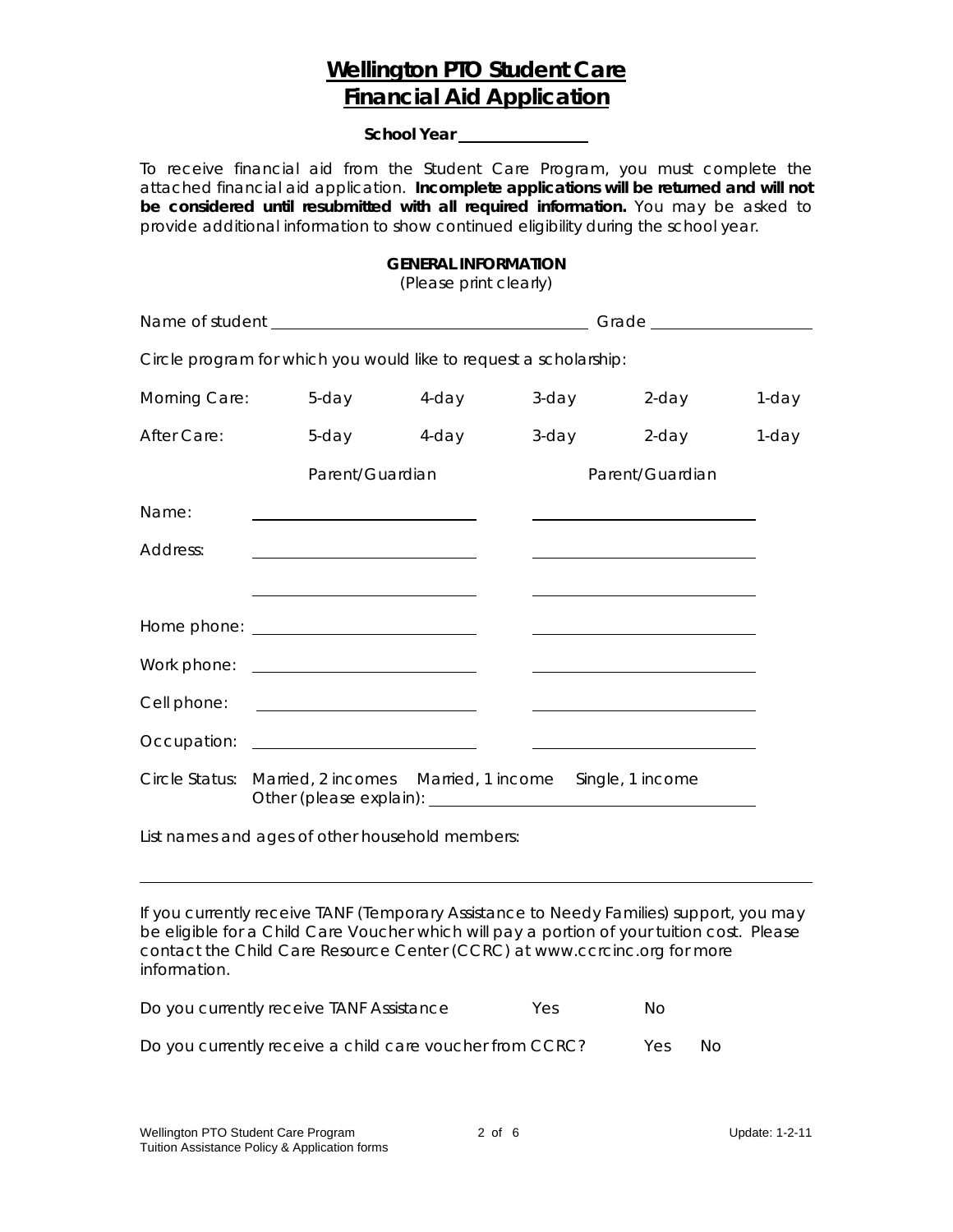# **Wellington PTO Student Care Financial Aid Application**

### **FINANCIAL INFORMATION**

#### **Monthly Household Income**

*(List all sources of income, including salaries and wages, TANF payments, child support, alimony and social security payments.)* 

| Monthly Income:                                                                                                            | Source of Income<br>(Mother/Father's Job, Child Support, etc.)                                                                          |  |  |
|----------------------------------------------------------------------------------------------------------------------------|-----------------------------------------------------------------------------------------------------------------------------------------|--|--|
| $\frac{1}{2}$                                                                                                              |                                                                                                                                         |  |  |
| $\frac{1}{2}$                                                                                                              |                                                                                                                                         |  |  |
| $\frac{1}{2}$                                                                                                              |                                                                                                                                         |  |  |
| <u> 1980 - Johann Barn, mars eta bainar eta bainar eta baina eta baina eta baina eta baina eta baina eta baina e</u><br>\$ |                                                                                                                                         |  |  |
| \$                                                                                                                         |                                                                                                                                         |  |  |
| Total Income: $\frac{\S}{}$                                                                                                |                                                                                                                                         |  |  |
| <b>Total Assets:</b><br><b>Total in Savings &amp; Checking Accounts</b>                                                    | \$<br><u> 1980 - Johann Stoff, fransk politik (d. 1980)</u>                                                                             |  |  |
| <b>Total Equity in Real Estate</b>                                                                                         | $\frac{1}{2}$<br><u> 1989 - Johann Stoff, deutscher Stoffen und der Stoffen und der Stoffen und der Stoffen und der Stoffen und der</u> |  |  |
| Total other financial assets<br>(stocks, bonds, CD, other investments)                                                     | \$<br><u> 1989 - Johann Barn, mars ann an t-Amhain an t-Amhain an t-Amhain an t-Amhain an t-Amhain an t-Amhain an t-Amh</u>             |  |  |
| Do you own a car?                                                                                                          | No If Yes, Make and Model:<br>Yes                                                                                                       |  |  |
| <b>Monthly Household Expenses</b><br>(List average monthly expenses by category)                                           |                                                                                                                                         |  |  |
| Rent/Mortgage                                                                                                              | $\frac{1}{2}$                                                                                                                           |  |  |
| Child Care Expense<br>(Other than Wellington)                                                                              | $\frac{1}{2}$                                                                                                                           |  |  |
| Non Reimbursed Medical/Dental                                                                                              | \$                                                                                                                                      |  |  |
| Utilities                                                                                                                  | \$.                                                                                                                                     |  |  |
| Car payment/insurance                                                                                                      | \$                                                                                                                                      |  |  |
| Food                                                                                                                       | \$                                                                                                                                      |  |  |
| Other (Please specify)                                                                                                     | \$<br><u> 1980 - Johann Barn, mars ann an t-Aontaithe ann an t-Aontaithe ann an t-Aontaithe ann an t-Aontaithe ann an t-</u>            |  |  |
| Total Expenses: \$                                                                                                         |                                                                                                                                         |  |  |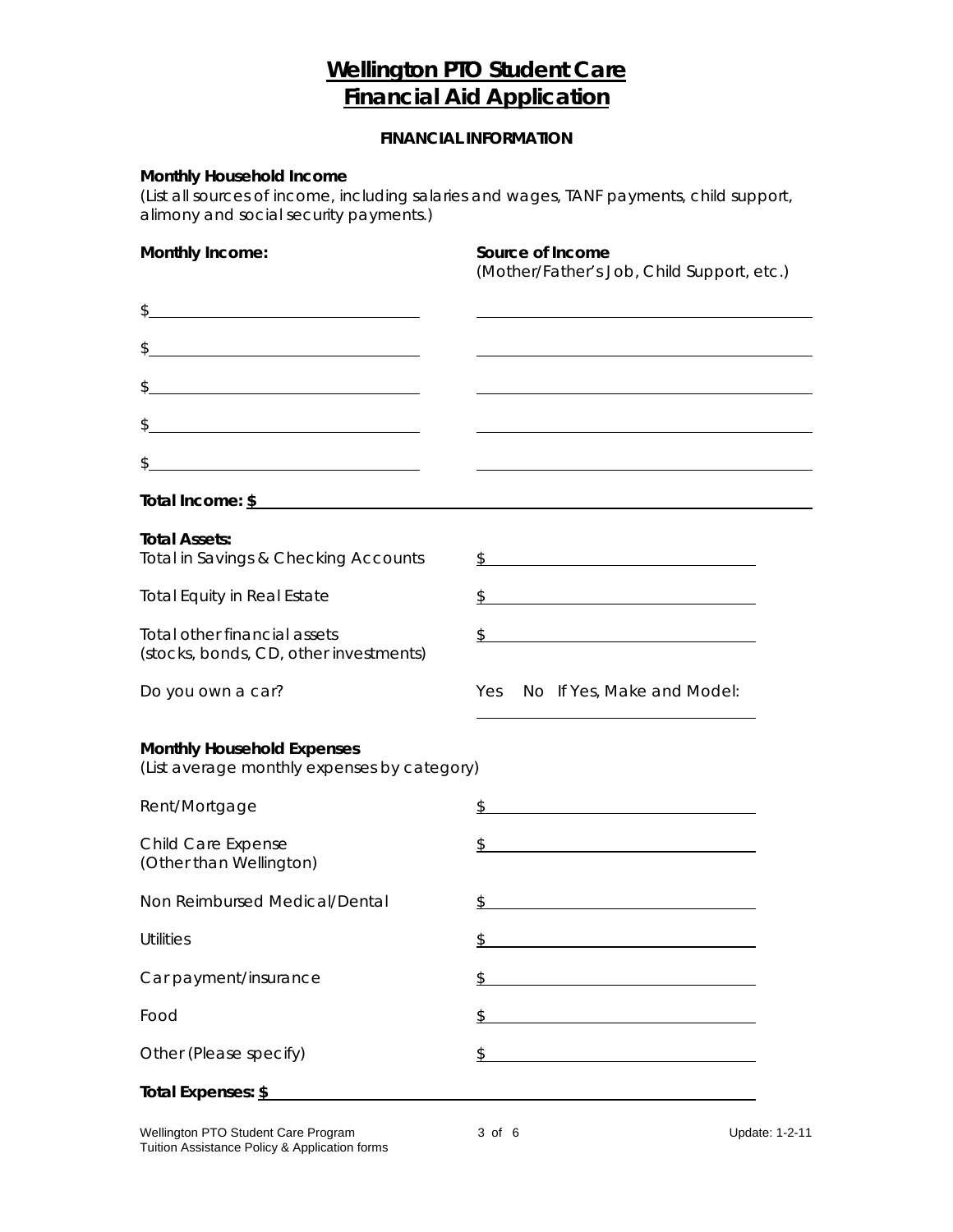# **Wellington PTO Student Care Financial Aid Application**

#### **Please submit the following with your application:**

#### **Verification of Full-time Employment:**

We will need a copy of **EACH** of the following for **BOTH** parents:

- a current pay stub that includes the number of hours worked per week/pay period AND
- a letter from the employer, on company letterhead stating the days and hours you work. The letter must be signed by a supervisor or manager with his or her title specified on the letter.

#### **Verification of Self-Employment:**

We will need copies of the following:

- Your previous year's annual Federal Income Tax Return (Sole Proprietorship form 1040), complete with a copy of Schedule C (profit or loss form, business or profession; Partnership form 1040 with form 1065 "Partner's share income, credits, deductions, etc.); Corporation form 1120 "U.S. Income Tax Return for "S" corporation, if you are the entire corporation. A signed copy of last year's form 1040 with form 1120 and schedule D-1 if the applicant is only shareholder in a corporation, AND
- A notarized financial statement verifying current adjusted gross income.
- A notarized letter stating the hours and days you work.
- This is not an inclusive list. Required documentation may vary depending on the occupation.

#### **Verification of Full-Time Schooling**

We will need a copy of the following for **EACH** parent

- A class schedule from the school which includes the number of classes, AND the hours that classes are in session OR
- A letter on official school paper stating the days and hours the program is in session.

*Are there any special circumstances or any expected changes in your income or expenses during the current school year that affect or will affect your need for financial aid? If so, please use the reverse side of this form or attach a sheet explaining your situation.* 

The program does not award 100% financial aid. Families are expected to pay the maximum amount possible given the family's financial circumstances. Given your financial situation, what are you able to contribute toward tuition?

**You must fill out this amount before your application can be considered.** 

\$

 $\overline{a}$ 

### **ALL APPLICATIONS MUST BE SIGNED**

I/We declare that all information on this application is true, correct and complete to the best of my/our knowledge.

Parent/Guardian Signature Date Date Parent/Guardian Signature Date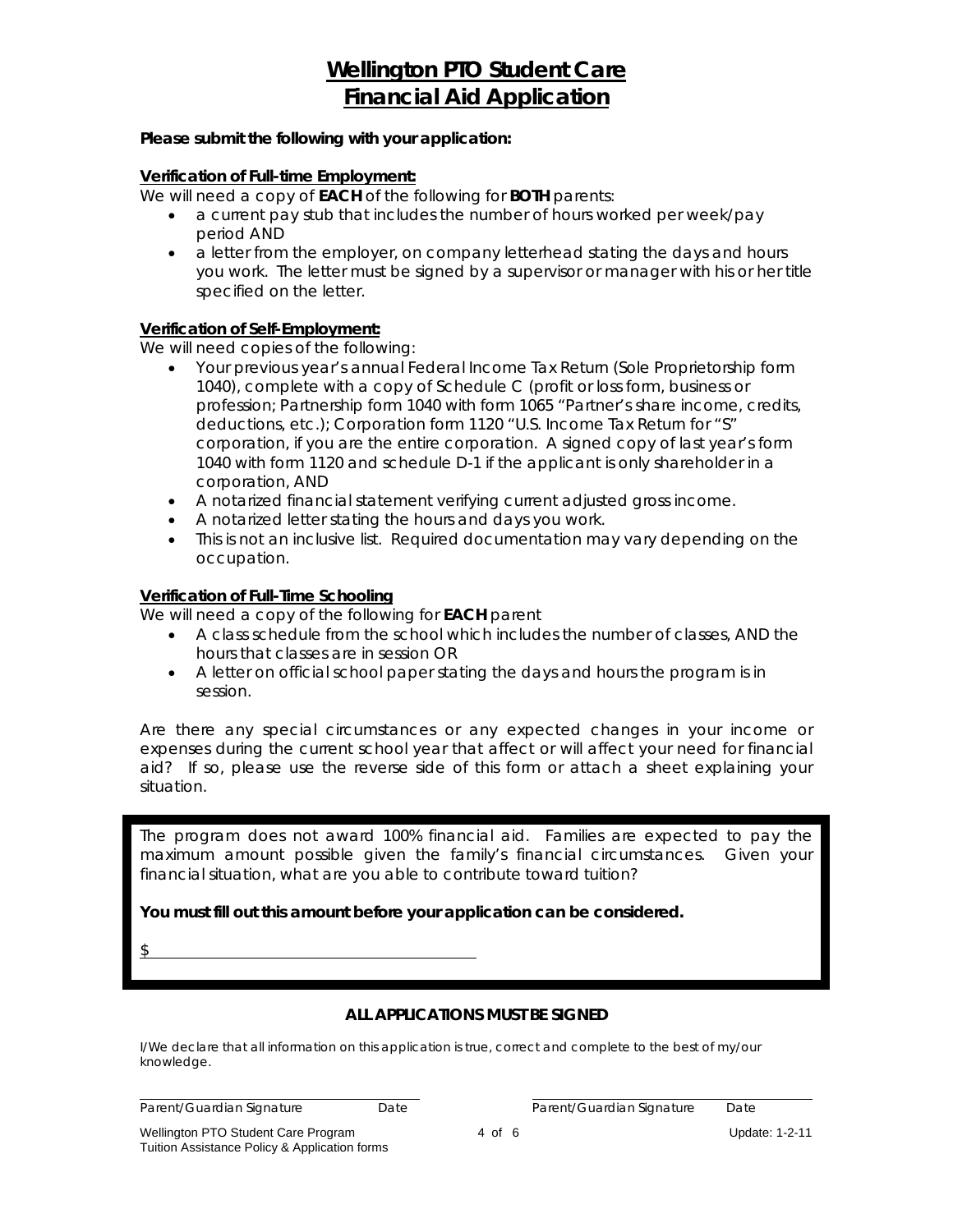# **Wellington PTO Student Care Self Employment Verification Form**

| <b>Family Information:</b>                                                                                                                                                                                                                                                                                                                                                                                                                                                                                                                                                                  |  |  |  |  |
|---------------------------------------------------------------------------------------------------------------------------------------------------------------------------------------------------------------------------------------------------------------------------------------------------------------------------------------------------------------------------------------------------------------------------------------------------------------------------------------------------------------------------------------------------------------------------------------------|--|--|--|--|
| Grade _______                                                                                                                                                                                                                                                                                                                                                                                                                                                                                                                                                                               |  |  |  |  |
|                                                                                                                                                                                                                                                                                                                                                                                                                                                                                                                                                                                             |  |  |  |  |
|                                                                                                                                                                                                                                                                                                                                                                                                                                                                                                                                                                                             |  |  |  |  |
|                                                                                                                                                                                                                                                                                                                                                                                                                                                                                                                                                                                             |  |  |  |  |
| <b>Information about Business</b>                                                                                                                                                                                                                                                                                                                                                                                                                                                                                                                                                           |  |  |  |  |
|                                                                                                                                                                                                                                                                                                                                                                                                                                                                                                                                                                                             |  |  |  |  |
|                                                                                                                                                                                                                                                                                                                                                                                                                                                                                                                                                                                             |  |  |  |  |
|                                                                                                                                                                                                                                                                                                                                                                                                                                                                                                                                                                                             |  |  |  |  |
|                                                                                                                                                                                                                                                                                                                                                                                                                                                                                                                                                                                             |  |  |  |  |
| Corporate Status of Business (Please check one)<br>_________Sole Proprietorship ______Partnership _____________Corporation ____________S-Corporation                                                                                                                                                                                                                                                                                                                                                                                                                                        |  |  |  |  |
|                                                                                                                                                                                                                                                                                                                                                                                                                                                                                                                                                                                             |  |  |  |  |
| Work Schedule (days of week and hours per day): ________________________________                                                                                                                                                                                                                                                                                                                                                                                                                                                                                                            |  |  |  |  |
| Required Business Documentation (Please check and attach one of the following):<br>Doing business as (DBA) Certificate<br>Articles of Incorporation on file with the Secretary of the Commonwealth<br>Certificate of Registration issued by the Secretary of the Commonwealth<br>Professional License<br>________ Other documentation indicating establishment of business<br>(Please explain)                                                                                                                                                                                              |  |  |  |  |
|                                                                                                                                                                                                                                                                                                                                                                                                                                                                                                                                                                                             |  |  |  |  |
| Required Financial and Work Schedule Documentation for Self-Employed Parents/Guardians<br>(Please check and attach the following, if applicable)<br>Previous year's complete federal and state income tax return including all applicable<br>forms and schedules (Required for all applicants)<br>Monthly Self-Employment Earning Worksheet (Required for applicants who are newly self-<br>employed such that business is not reported on previous year's tax return.)<br>_Monthly Work Schedule Worksheet (required for all applicants who provide services for<br>more than one client.) |  |  |  |  |
|                                                                                                                                                                                                                                                                                                                                                                                                                                                                                                                                                                                             |  |  |  |  |